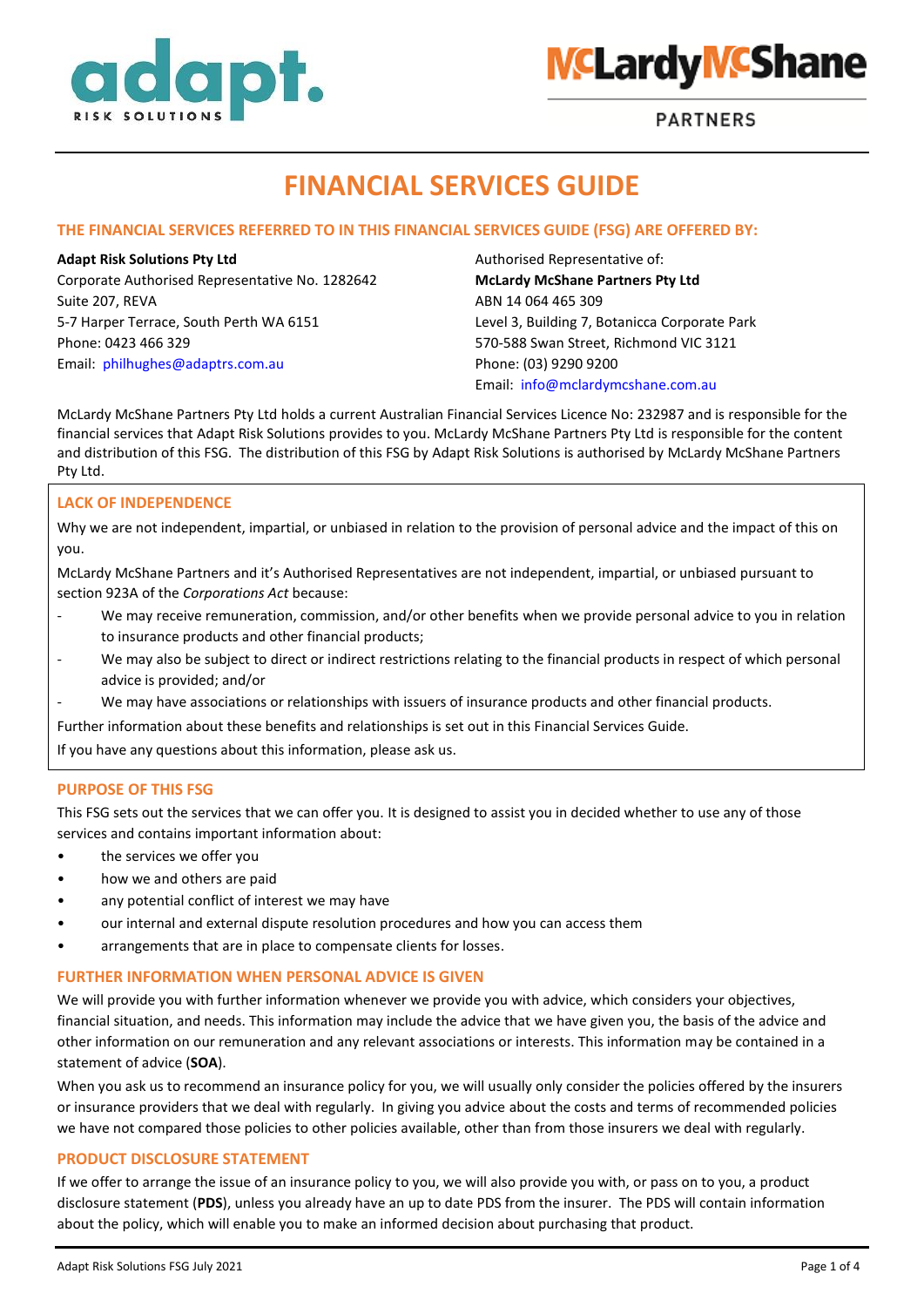



# **FROM WHEN DOES THIS FSG APPLY?**

This FSG applies from 1 July 2021 and remains valid unless a further FSG is issued to replace it. We may give you a supplementary FSG. It will not replace this FSG but will cover services not covered by this FSG.

# **HOW CAN I INSTRUCT YOU?**

You can contact us to give us instructions by post, phone, fax or email on the contact number or details mentioned above.

# **WHO IS RESPONSIBLE FOR THE FINANCIAL SERVICES PROVIDED?**

McLardy McShane Partners Pty Ltd is responsible for the financial services that will be provided to you, or through you to your family members, including the distribution of this FSG.

The contact details for McLardy McShane Partners Pty Ltd on page 1 of this FSG.

# **WHAT KINDS OF FINANCIAL SERVICES ARE YOU AUTHORISED TO PROVIDE TO ME AND WHAT KINDS OF FINANCIAL PRODUCT/S DO THOSE SERVICES RELATE TO?**

Adapt Risk Solutions is authorised to advise and deal in general insurance products to wholesale and/or retail clients under McLardy McShane Partners Pty Ltd's Australian Financial Service Licence. We will do this on your behalf as your broker unless we tell you otherwise.

Sometimes we will act under a binder or agency McLardy McShane Partners Pty Ltd has from an insurer. When we act under a binder or agency, we will be acting as the agent of the insurer. This means that we represent and act for the insurer, not for you. We will tell you when we act under a binder or agency to arrange your insurance or advise you about your insurance needs.

#### **RETAIL CLIENTS**

Under the Corporations Act 2001 (the Act) Retail Clients are provided with additional protection from other clients. The Act defines Retail Clients as: Individuals or a manufacturing business employing less than 100 people or any other business employing less than 20 people and that are purchasing the following types of insurance covers: Motor vehicle, home building, contents, personal and domestic, sickness/accident/travel, consumer credit and other classes as prescribed by regulations. Some of the information in this FSG only applies to Retail Clients and it is important that you understand if you are covered by the additional protection provided.

#### **WILL I RECEIVE TAILORED ADVICE?**

Maybe not in all cases. However, we may need information about your personal objectives, details of your current financial situation and any relevant information, so that we can arrange insurance policies for you, or to give you advice about your insurance needs. We will ask you for the details that we need to know.

In some cases, we will not ask for any of this information. If we do not ask, or if you do not give us all the information we ask for, any advice you receive may not be appropriate to your needs, objectives, and financial situation.

You should read the warnings contained in any SOA, or any other warnings that we give you, carefully before making any decision about an insurance policy.

Where we provide you with advice about your insurance arrangements, that advice is current at the time that we give it. We will review your insurance arrangements when you inform us about changes in your circumstances, or upon renewal of your insurances.

#### **CONTRACTUAL LIABILITY AND YOUR INSURANCE COVER**

Many commercial or business contracts contain clauses dealing with your liability (including indemnities or hold harmless clauses). Such clauses may entitle your insurers to reduce cover, or in some cases, refuse to indemnify you at all. You should seek legal advice before signing and accepting contracts. You should inform us of any clauses of this nature before you enter into them.

#### **WHAT INFORMATION DO YOU MAINTAIN IN MY FILE AND CAN I EXAMINE MY FILE?**

McLardy McShane Partners Pty Ltd maintains a record of your personal profile, including details of insurance policies that we arrange for you. McLardy McShane Partners Pty Ltd may also maintain records of any recommendations or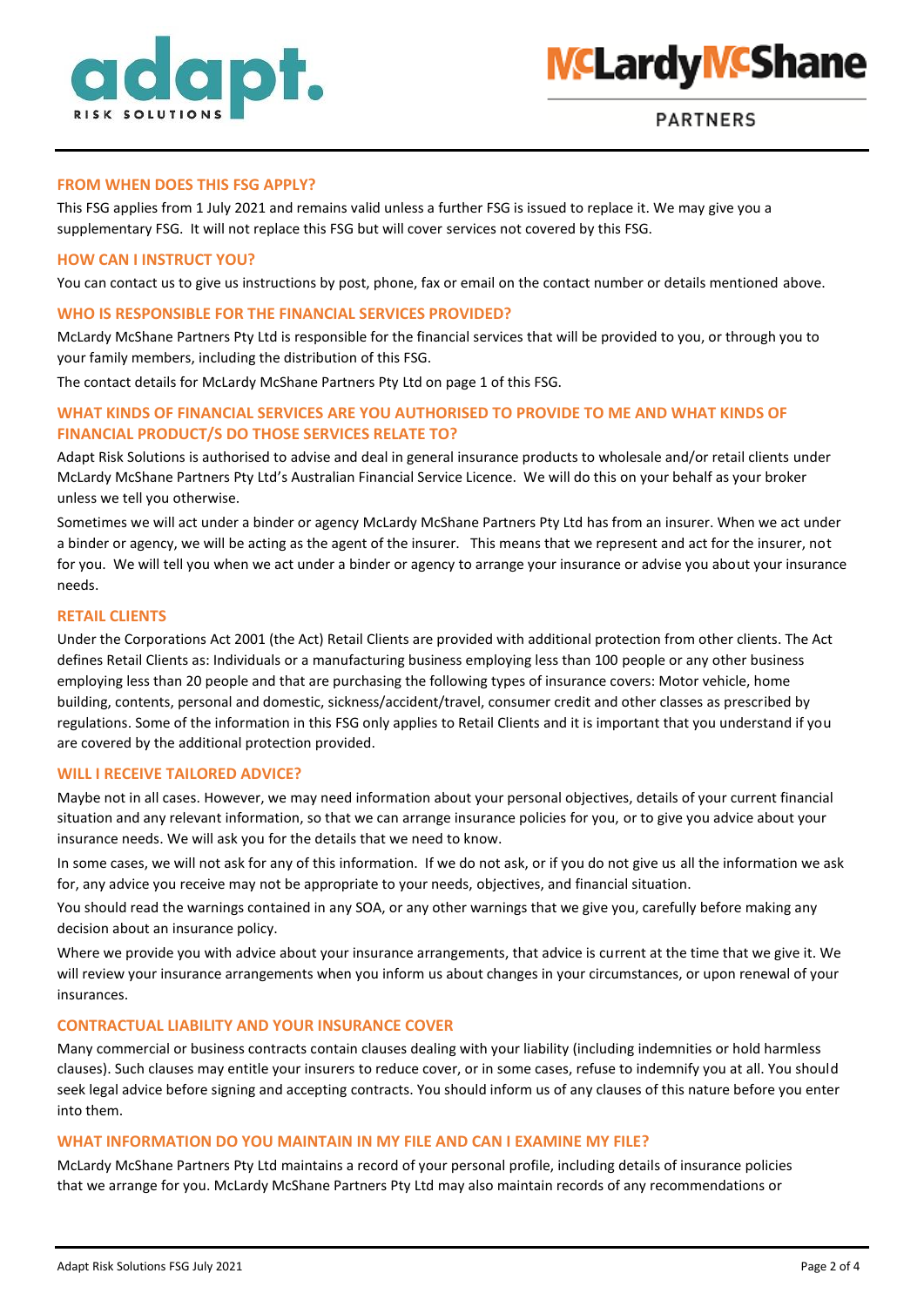



advice given to you. McLardy McShane Partners Pty Ltd will retain this FSG and any other FSG given to you as well as any SOA or PDS that we give or pass on to you for the period required by law.

McLardy McShane Partners Pty Ltd is and we are committed to implementing and promoting a privacy policy, which will ensure the privacy and security of your personal information. A copy of our privacy policy is available on request. If you wish to look at your file, please ask us and we will arrange for you to do so.

#### **HOW WILL I PAY FOR THE SERVICES PROVIDED?**

Payment for the services we provide you are payable directly to McLardy McShane Partners Pty Ltd. For each insurance product, the insurer will charge a premium that includes any relevant taxes, charges, and levies. McLardy McShane Partners Pty Ltd often receive a payment based on a percentage of this premium (excluding relevant taxes, charges, and levies) called commission, which is paid to McLardy McShane Partners Pty Ltd by the insurers. In some cases, you will also be charged a fee. These will all be shown on the invoice that is sent to you.

You can choose to pay for our services by any of the payment methods set out in the invoice. You are required to pay McLardy McShane Partners Pty Ltd within the time set out on the invoice.

If there is a refund or reduction of your premium as a result of a cancellation or alteration to a policy or based on a term of your policy (such as a premium adjustment provision), we will retain any fee we have charged you. We will also retain commission depending on our arrangements with the insurer or charge you a cancellation fee equal to the reduction in commission.

When you pay us your premium it will be banked into McLardy McShane Partners Pty Ltd's trust account. McLardy McShane Partners Pty Ltd will retain the commission from the premium you pay us and remit the balance to the insurer in accordance with McLardy McShane Partners Pty Ltd 's arrangements with the insurer. McLardy McShane Partners Pty Ltd will earn interest on the premium while it is in their trust account or McLardy McShane Partners Pty Ltd may invest the premium and earn a return. McLardy McShane Partners Pty Ltd will retain any interest or return on investment earned on the premium.

## **HOW ARE ANY COMMISSIONS, FEES OR OTHER BENEFITS CALCULATED FOR PROVIDING FINANCIAL SERVICES?**

McLardy McShane Partners Pty Ltd 's commission will be calculated based on the following formula: **X = Y% x P**  In this formula:

X = McLardy McShane Partners Pty Ltd 's commission

Y% = the percentage commission paid to McLardy McShane Partners Pty Ltd by the insurer.

McLardy McShane Partners Pty Ltd 's commission varies between 0 and 35%.

P = the amount you pay for any insurance policy (less any government fees or charges included in that amount).

Adapt Risk Solutions will receive 90-95% of McLardy McShane Partners Pty Ltd 's commission.

Adapt Risk Solutions may charge a fee for service as well as, or instead of commission. The fee charged will depend on the complexity and level advice sought and provided, and the time spent on your insurance needs. The fee will be shown on the invoice that we send to you.

Occasionally we pay commissions, fees or benefits to others who refer you to us or refer us to an insurer. If we do, we will pay commissions to those people out of our commission or fees (not in addition to those amounts), in the range of 0% to 50%.

Our employees that will assist you with your insurance needs will be paid a market salary. They may receive bonuses payable based on performance criteria.

If we give you personal advice, we will inform you of any fees, commission or other payments we, our associates or anyone referring you to us (or us to any insurer) will receive in relation to the policies that are the subject of the advice.

See below for information on the Steadfast association and commission.

# **DO YOU HAVE ANY RELATIONSHIPS OR ASSOCIATIONS WITH THE INSURERS WHO ISSUE THE INSURANCE POLICIES OR ANY OTHER MATERIAL RELATIONSHIPS?**

McLardy McShane Partners Pty Ltd is a Steadfast Group Limited (**Steadfast**) Network Broker. As a Steadfast Network Broker, McLardy McShane Partners Pty Ltd has access to member services including model operating and compliance tools, procedures, manuals and training, legal, technical, HR, contractual liability advice and assistance, group insurance arrangements, product comparison and placement support, claims support, group purchasing arrangements and broker